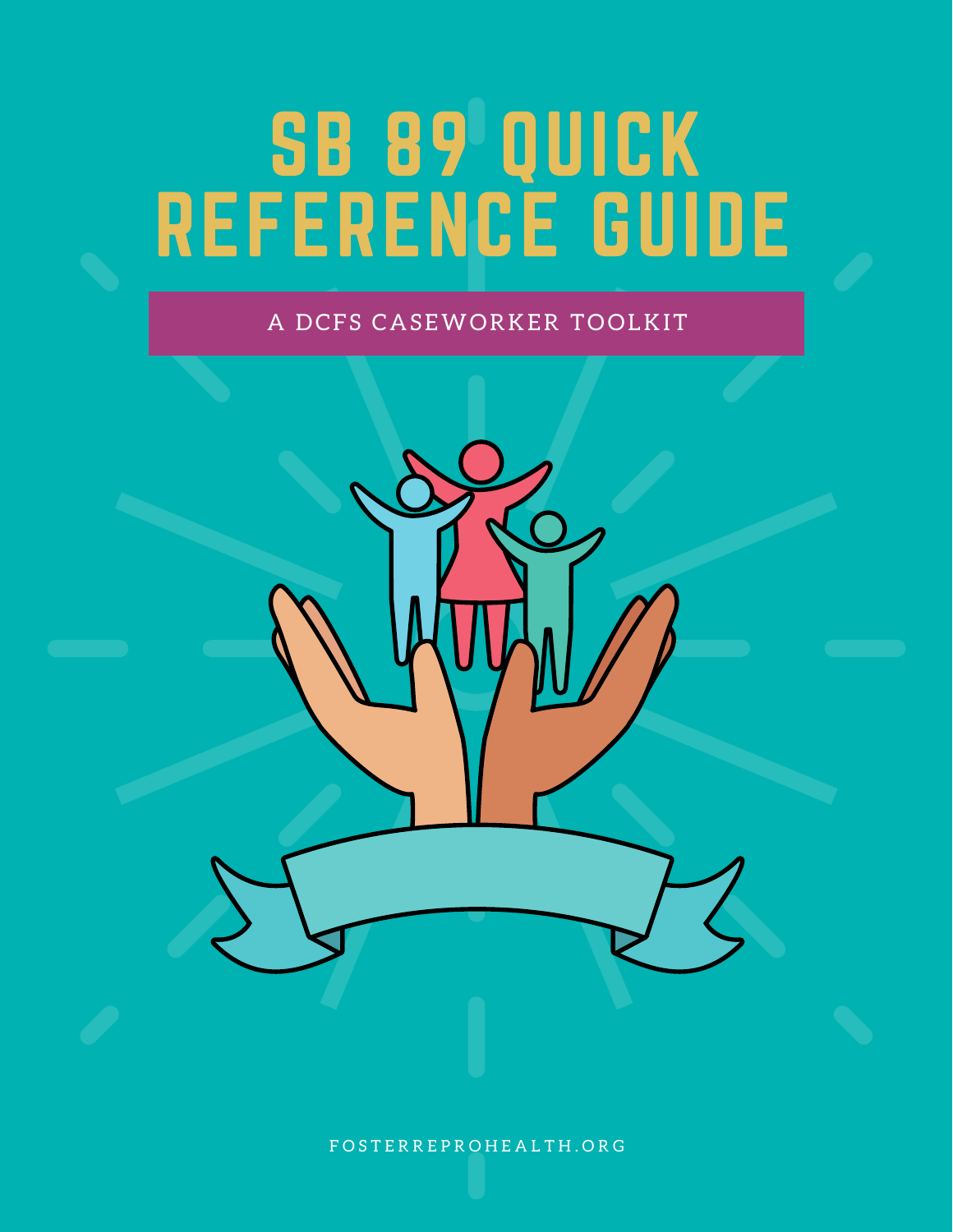# <span id="page-1-0"></span>WHAT IS SB 89?

SB 89 is a law that requires child welfare caseworkers to engage with young people in foster care placement, ages 10 and older, at least once a year, about healthy sexual development and reproductive health services. Specifically, this engagement must include four activities: **[Inform](#page-3-0), [Provide,](#page-4-0) [Document](#page-1-0), and Verify and [Connect.](#page-2-0)**

This quick reference guide is meant to help child welfare caseworkers implement SB 89 by providing resources and information that can help caseworkers create a safe environment to discuss healthy sexual development, connect youth with reproductive health resources and implement the mandates of SB 89.

# DOCUMENT

### REQUIRED: DOCUMENT IN THE CASE PLAN THAT YOU HAVE NOTIFIED YOUTH OF THEIR RIGHTS TO ACCESS INFORMATION AND VERIFIED RECEIPT OF COMPREHENSIVE SEXUAL HEALTH EDUCATION ANNUALLY.

### **Best Practices**

- Utilize the new Case Management Services in Service Categories, "Inform Sexual and Repro Health Rights, Assist Access to Sexual/Repro Care Srvs, and Sexual Health Education Services (High School or Middle School),"
- The case manager should document foster youth reproductive and sexual health care services information in a sensitive manner to ensure privacy and compliance with federal and state confidentiality laws.
- Make sure to follow the guidance in question 3 of this All [County](https://www.cdss.ca.gov/Portals/9/Additional-Resources/Letters-and-Notices/ACINs/2020/I-06_20.pdf) Letter to avoid this sexual health information becoming a part of the youth's Health and Education Summary, which frequently gets disseminated via court reports and placement paperwork to many adults in the youth's life.

### **Resources**

- [Documentation](https://drive.google.com/file/d/1v2mUanrvM_c3aedue0b9ewkRRUe6wxM9/view?usp=sharing) Requirements for the Sexual & Reproductive Health of Foster Youth and Non-Minor Dependents
- o How to document in a way that honors [confidentiality](https://www.cdss.ca.gov/Portals/9/Additional-Resources/Letters-and-Notices/ACINs/2020/I-06_20.pdf)
- o FYI Issue 19-12 [Implementation](https://drive.google.com/file/d/1fDhiCs9Ouv477TYO7kI9ryGawxMFp1ZD/view?usp=sharing) of Senate Bill 89 Mandates, Part I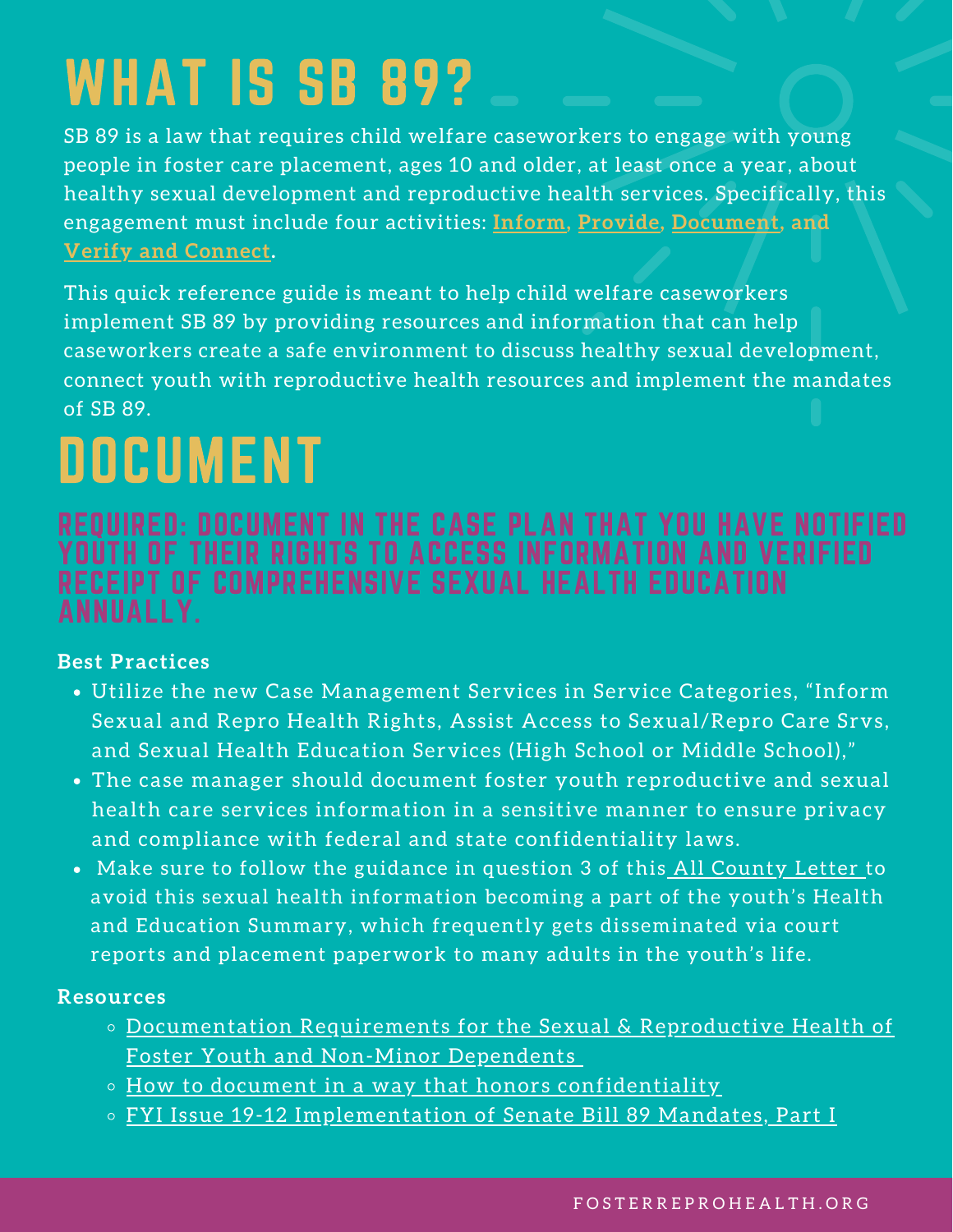### <span id="page-2-0"></span>VERIFY AND CONNECT

REQUIRED: VERIFY THE YOUTH IN PLACEMENT HAS RECEIVED CALIDORNIA HEALTHY YOUTH ACT COMPLIANT. COMPREH EXUAL HEALTH EDUCATION (CHSE) AT LEAST ON CHOOL AND AT LEAST ONCE IN HIGH SCHOOL – AND IF THEY VE NOT, CONNECT THEM TO A CHSE PROGRAM IN THE<br>MMUNITY THAT MEETS THE REOUIREMENTS OF THE CHYA. COMMUNITY THAT MEETS THE REQUIREMENTS OF

#### **Best Practices**

- o Submit DCFS 1726 School Records Request to verify completion of sexual health education in school.
- If youth has not received sex ed, review the possibility of taking the class out of sequence, in summer school, or in independent study. The youth also can be connected to a program in the community.
- Obtain the youth's agreement to participate before enrolling them in a course. Let them know the time commitment, what they will learn and what is required of them.
- Discuss with the youth the need to get the education and the available programs. Try to encourage buy-in from the youth about participating in the alternative curriculum.
- Ask youth what role they want their caregiver to have, if any. This information is very sensitive and the youth should be involved in deciding who they want to share it with.
- Remember, as a case worker you are not required to be an expert and know all the answers. However, it is important that you are an "askable adult" working as a bridge for a young person knowing where to direct youth to medically accurate, developmentally appropriate information.

#### **Resources**

- o FYI Issue 20-02 [Implementation](https://drive.google.com/file/d/1r9_YXFI3mQq4Cha8uDXh-dS_k5wx1NC0/view?usp=sharing) of Senate Bill 89 Mandates, Part II
- o Planned [Parenthood](https://www.plannedparenthood.org/california-planned-parenthood-education-fund/sex-education) provides CHYA compliant CHSE in the community.
- There is one online CHYA compliant sex ed program especially for youth in foster care available in California, called "Teen Talk YAS". Registration information and a calendar of available classes can be [found](https://fosterreprohealth.org/teentalk-virtual-comprehensive-sexed/) here.
- Pending the youth being linked to and receiving an alternative CHYAcompliant CSHE, consider referring youth to one of the online resources listed under ["Inform".](#page-3-0)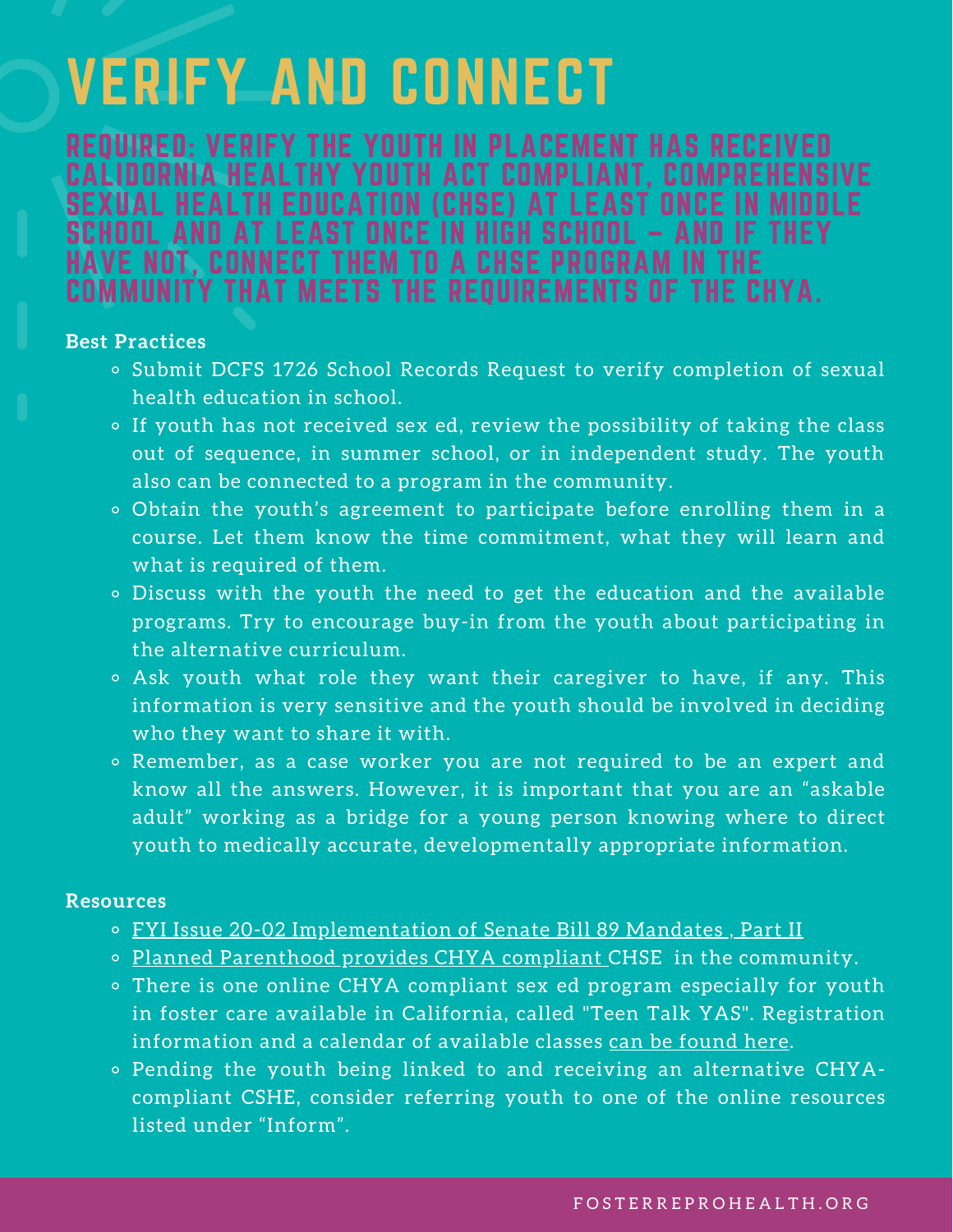# <span id="page-3-0"></span>INFORM

REQUIREMENT: INFORM EACH YOUTH IN PLACEMENT, AGE 10 AND THEIR RIGHT TO AGE APPROPRIATE, MED ACCURATE INFORMATION ABOUT REPRODUCTIVE AND HEALTH CARE, (2) THEIR RIGHT TO CONSENT TO AND NFIDENTIALITY IN SUCH SERVICES, AND (3) HOW REPRODUCTIVE AND SEXUAL HEALTH SERVICES, AT LEAS YEAR. IF YOUTH ENCOUNTERS ANY BARRIERS TO REPRODUCTIVE SERVICES, ADDRESS AND ALLEVIATE THOSE BARRIERS.

### **Best Practices**

- Personalize your approach to meet the needs of the young person you are working with. One size does not fit all.
- Work to earn and maintain a trusting relationship. Discussing confidentiality and situations that might result in the need to breach confidentiality is an essential step in building trust.
- Leave your biases and personal opinions out of the conversation.
- Remember, as a case worker, you are not required to be an expert and know all the answers. However, it is important that you are an "askable adult" working as a bridge for a young person knowing where to direct youth to medically accurate, developmentally appropriate information.

#### **Resources**

- We know this topic can be difficult to discuss, here are some tips, youth friendly handouts and age-appropriate [convertsation](https://fosterreprohealth.org/wp-content/uploads/2019/09/Age-Appropriate-Medically-Accurate-Sexual-Health-Fact-Sheets-Available-to-County-Social-Workers-English-Version.pdf) starters.
- The California Department of Social Services (CDSS) has a youth-friendly brochure that summarizes consent and confidentiality rights available in [English,](https://www.cdss.ca.gov/Portals/9/FMUForms/M-P/PUB490.pdf) [Spanish](https://www.cdss.ca.gov/Portals/9/TranslatedForms/Spanish/PUB%20490%20(4-2018)%20web%20version.pdf), [Tagalog](https://www.cdss.ca.gov/Portals/9/TranslatedForms/Tagalog/PUB_490_Tagalog.pdf), [Hmong,](https://www.cdss.ca.gov/Portals/9/TranslatedForms/Hmong/PUB_490_Hmong.pdf) [Vietnamese](https://www.cdss.ca.gov/Portals/9/TranslatedForms/Vietnamese/PUB_490_Vietnamese.pdf).
- o CDSS has [tips](https://www.cdss.ca.gov/Portals/9/HSD/202004-Talking-Tips-for-Case-Management-Workers.pdf) on how to talk about confidentiality.
- Websites like Teen [Source](https://www.teensource.org/?gclid=CjwKCAjw_L6LBhBbEiwA4c46uqtu86ZCNE0JRHXXbCyWF-MUWIhhjbKmRGPsRniJwYT3llgtFdZ7jhoCnLQQAvD_BwE) and [Pocket](https://www.pocketguidela.org/) Guide have health clinic maps that can help youth find adolescent friendly sexual health services in their community.
- o CDSS has guidance on gender [affirming](https://www.cdss.ca.gov/Portals/9/ACL/2019/19-27.pdf) health care.
- To help address immediate questions about sexual health:
	- [Amaze](https://amaze.org/) (for younger youth)
	- [Bedsider](https://www.bedsider.org/) (for older youth)
	- [Teensource.org](https://www.teensource.org/)
	- **[Itgetsbetter.org](http://itgetsbetter.org/) (for LGTBQ identifying youth)**
	- **I** <u>[Iwannaknow.org](http://www.iwannaknow.org/)</u> (for questions answered by experts)
	- [Okayso](https://www.okayso.co/) app (for questions answered by experts)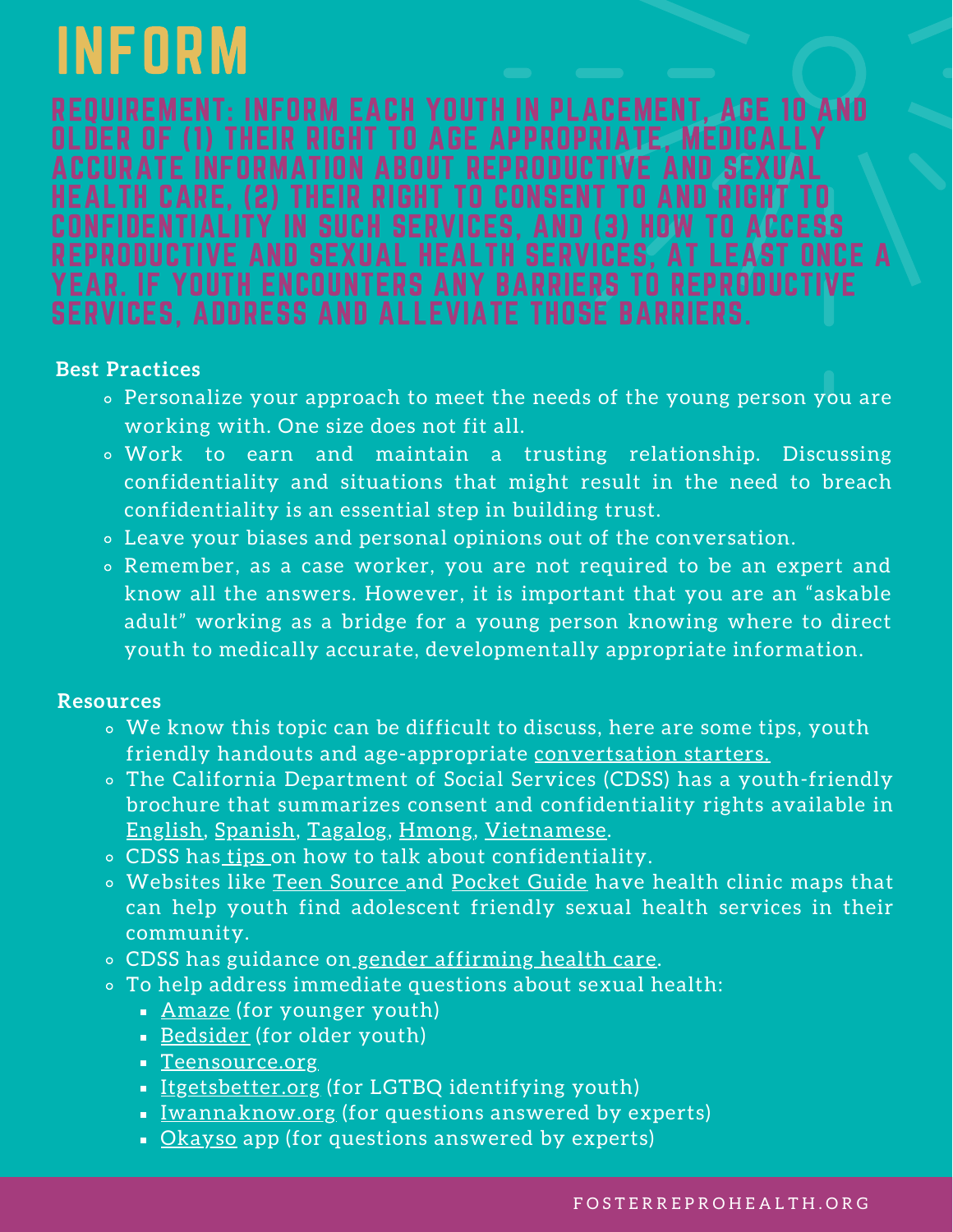### <span id="page-4-0"></span>PROVIDE

### REQUIRED: PROVIDE THE YOUTH WITH A COPY OF THEIR FOSTER YOUTH RIGHTS UPON ENTRY INTO FOSTER CARE AND AT LEAST ONCE EVERY SIX MONTHS.

### **Best Practices**

Acknowledge the difficulty of the topic and recognize the autonomy of youth Utilize a strength-based approach, building on what the young person already knows, recognizing their attempts to protect and manage their sexual and reproductive health and supporting their desires and choices.

#### **Resources**

o Foster Youth Bill of [Rights](https://leginfo.legislature.ca.gov/faces/codes_displaySection.xhtml?lawCode=WIC§ionNum=16001.9.)

# WHAT DO I DO IF?...

### FAQ'S FOR CASEWORKERS

**At what age should I begin speaking with youth about their sexual needs?**

The annual sexual health conversation with youth in foster care should begin at age 10 and continue annually.

### **What resources do I provide to youth if they haven't already received sex ed?**

If youth haven't received a CHYA compliant sex ed program and it is the end of middle or high school, you must connect them to an alternative compliant class. If the youth has urgent questions, there are links to websites that can provide basic information under "verify and [connect."](#page-2-0)

#### **How do I verify youth received sex ed?**

You should request that the school complete the DCFS 1726 school records request form.